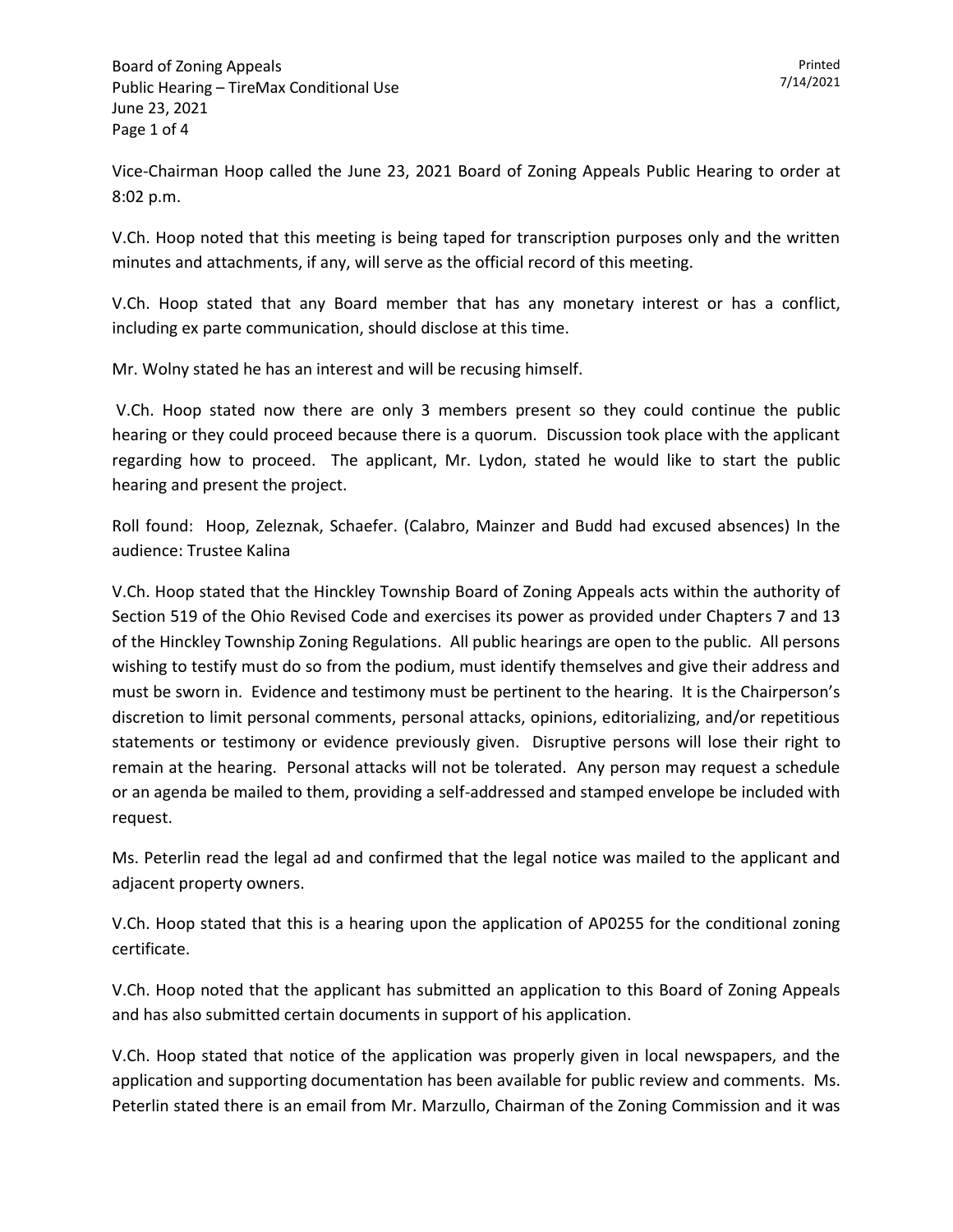read into the record. Ms. Peterlin polled the Board as to whether they received the packet of information and inspected the property.

## **Response: Hoop – yes and yes inspected on 6/23/2021, Zeleznak – yes and yes inspected on 6/19/2021, Schaefer – yes and yes inspected on 6/19/2021.**

V.Ch. Hoop noted that each member of the Board of Zoning Appeals has been provided a copy of the application and supporting documentation.

V.Ch. Hoop stated that written communication from persons not present this evening may include communication that are not made by affidavit because these communications are made by persons not under oath they are not accepted by this Board. Written communication may include writing by affidavit by persons not present this evening and therefore cannot be subjected to cross examination These affidavits will not be given much weight, if any, in the decision of the Board on this matter.

V.Ch. Hoop asked the applicant to step to the podium and discuss the project.

Applicant Mr. Don Lydon introduced himself and then was sworn in accordingly.

Mr. Lydon stated that he is here tonight for a conditional use permit request for a proposed TireMax to be located at the corner of Route 303 and W. 130<sup>th</sup> Street. Mr. Lydon stated that for the record they believe their use as a TireMax store is a permitted use as a retail establishment. They are moving forward tonight but they would like to preserve the right that their TireMax store is a permitted use. They feel that the TireMax as an operating facility is a retail service, their primary use is selling and installing tires on vehicles. They do perform vehicle service relating to tires such as brakes and shock absorbers. They do not do major mechanical repairs, basically only something involved with tires. All the work is performed within the 4 walls of the facility and no vehicle is left outside overnight. Any vehicle not serviced during the day is stored in the garages overnight. They would like to consider themselves a step above a Conrads store.

Mr. Schaefer stated that Mr. Lydon said they don't do engine tune ups or transmission work, but they do shocks, rotors and things like that. How much is it just tires?

Mr. Lydon stated that typically 60-75% of the customers are coming in for the purchase of tires. The tires are removed and they inspect brakes and shocks and if they find they are in need of repair and replacement, they do that type of work. If someone comes to them with an undiagnosable problem they typically refer them to someone who can perform that kind of work. Most of their guys are tire guys. Mr. Lydon stated that to answer the question it is basically tires and tire related work.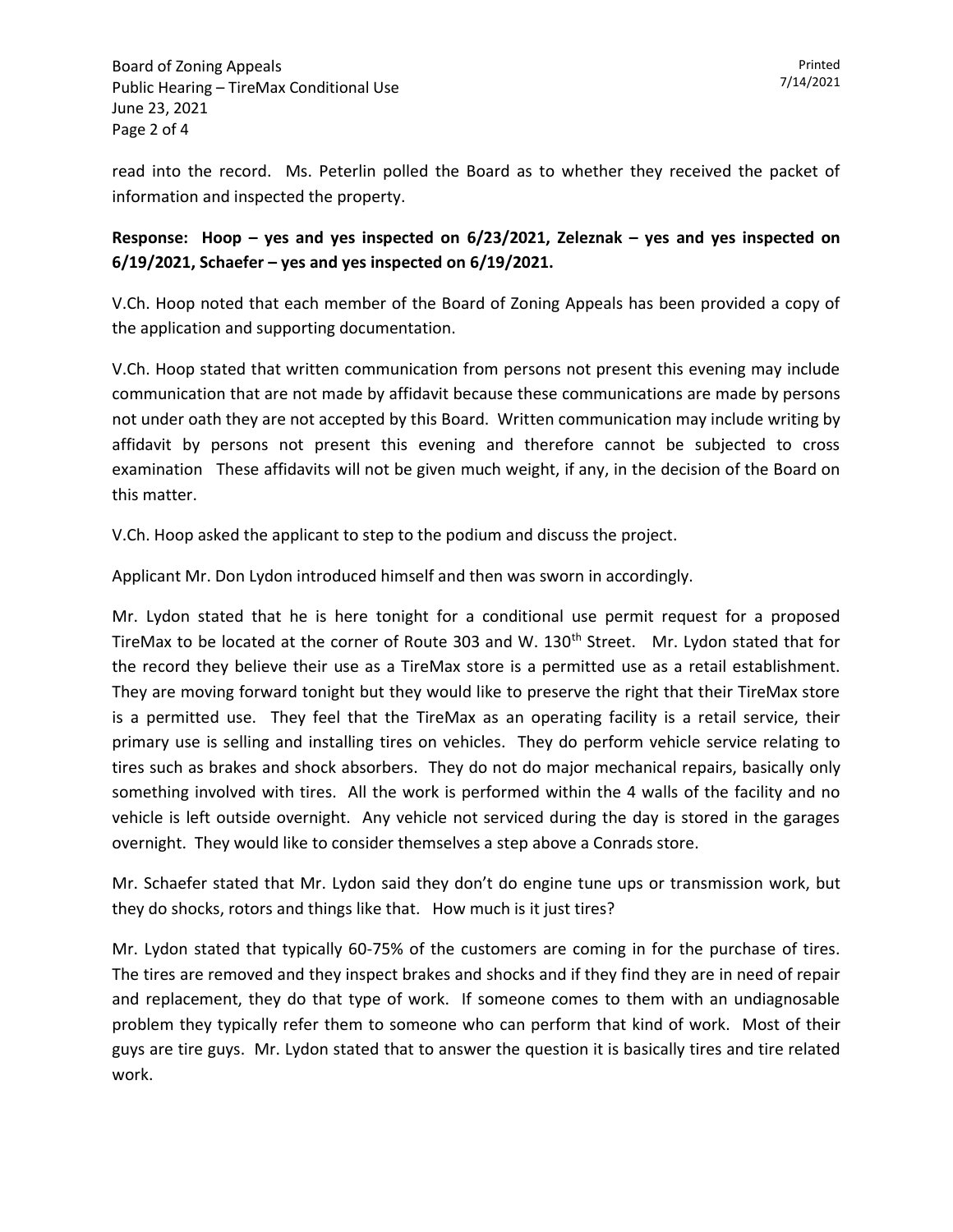Mr. Zeleznak stated he believes that someone was supposed to contact the prosecutor for an interpretation. V.Ch. Hoop stated they are waiting for a report from OHM, the Township has hired them to consult regarding this issue. Mr. Zeleznak asked if anyone knows when that report will be complete. No one had a date.

Mr. Zeleznak stated that he feels out of fairness to the applicant they should wait on that report because Mr. Zeleznak is not sure that the TireMax fits based on the current code. Mr. Zeleznak stated he feels they should wait on the interpretation.

Mr. Lydon stated that obviously a gas station would be a permitted conditional use, they don't sell gas and oil. The only thing that gets them close to an auto service station is adding oil to a car and minor auto repairs, but they feel they would fit in some part of the definition as a conditional use. Mr. Lydon stated that a conditional use should be allowed if one of the permitted items from the list is met.

Mr. Zeleznak stated that out of fairness to the Township and to the applicant he feels they need to get an interpretation to see if it does fit. Mr. Zeleznak stated that he would like to continue the public hearing until the end of July.

Mr. Wolny stated he would like to make a comment. Mr. Wolny stated that one of the things that when we started down this path, they went to Trustee Schulte and Mr. Wilson and asked the process they should follow and they put them on the conditional use path. In February 2019 with Suburban Transportation they were awarded a conditional use for a service repair facility for Suburban Transportation, it was 8000 square feet and they had a 16,000 sq. foot corporate headquarters and that was allowed in the B-1 classification, it went through they received conditional use and the project went forward. Unfortunately, the project was not completed but it was awarded by the Board. There is history with Suburban Transportation.

V.Ch. Hoop stated he would like to continue. Mr. Wolny stated that Suburban Transportation was doing major repairs to their vehicles and this is much lighter repair and service and there is less of a footprint so for everything he sees, it fits, there is history with what the board has done and it looks like he should go forward with it.

## **Gary Wolny – 2505 Laurel Road, Hinckley**

Mr. Wolny was sworn in accordingly.

V. Ch. Hoop asked if Mr. Wolny is speaking as a property owner and Mr. Wolny stated yes.

Mr. Wolny stated he was there for the Suburban Transportation process also and they had a much more aggressive service nature than what they are talking about here with this application and that